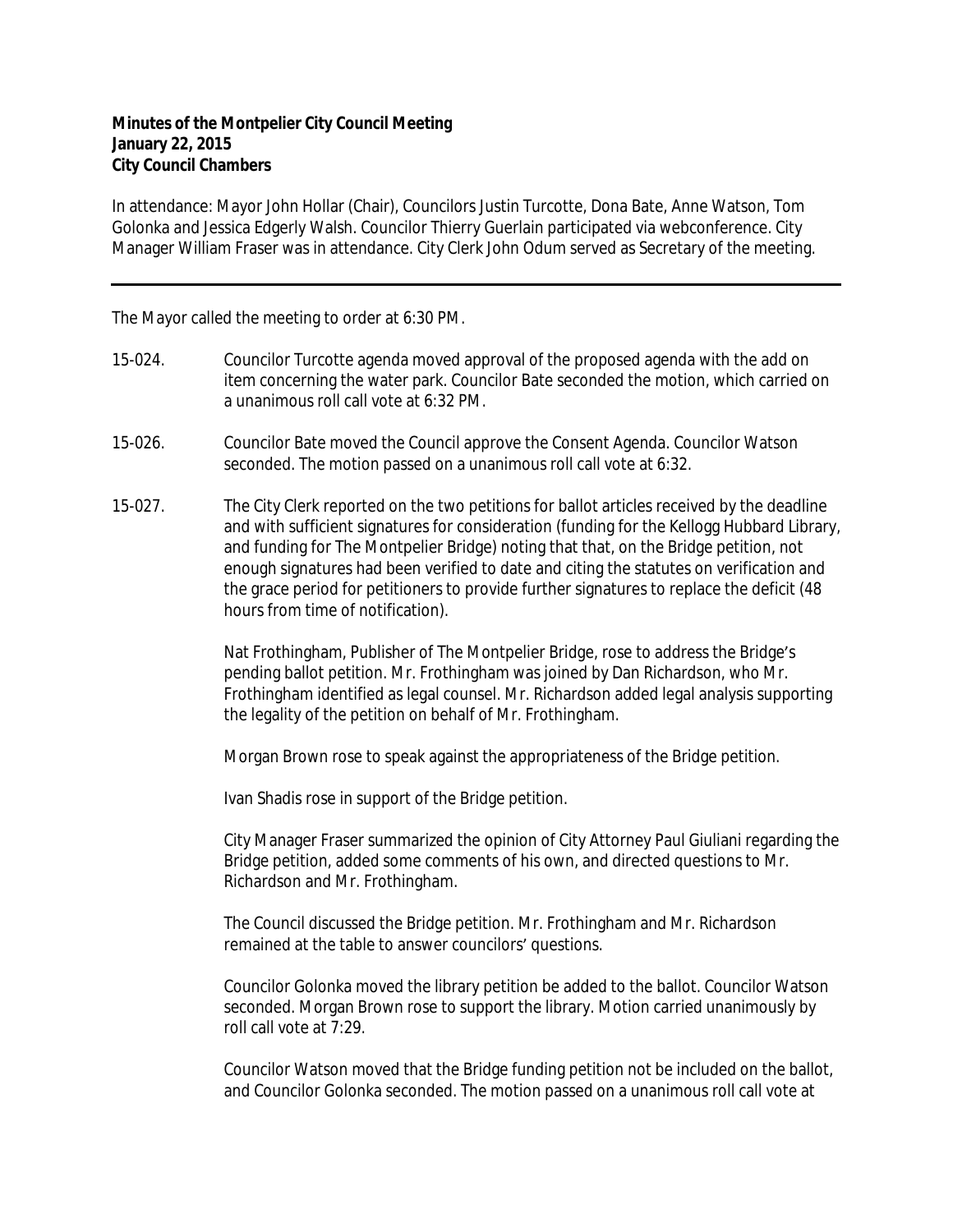7:30.

15-028. Ron Wild of the Community Fund Board briefed the Council on the Board's discussion on the requested funding for the Sexual Assault Crisis Team, and answered councilors' questions.

> Councilor Watson moved the Council approve the Community Fund Board's recommendation that the Sexual Assault Crisis Team be allotted a \$750 grant from the Community Fund. Councilor Turcotte seconded. There was further discussion, including comments from SACT Director Keith Goslant. Motion then passed via roll call on a 5-1 vote (Councilor Bate voting nay).

- 15-031. As part of the discussion of the City Meeting Warning, Brian Ricca and Sue Aldrich (School Superintendent and Board Chair, respectively) briefed the Council on the proposed school budget and answered Council questions. Councilor Watson recused herself from the discussion.
- 15-029. The Mayor opened the second public hearing on the proposed FY '16 municipal budget at 7:51. Councilor Watson returned to her seat.

Rick DeAngelis addressed the Council in support of restoring Housing Trust Fund monies. Jack McCullough (Chair of the Housing Authority Board and the Housing Task Force) rose to respond to councilors' questions on the matter and add further comment in support of the Fund.

Councilor Turcotte moved the Council add \$21,000 to the proposed budget for the Housing Trust Fund. Councilor Guerlain seconded.

Calvin Smith rose in support of funding for the Housing Trust Fund. Morgan Brown rose to echo the sentiments in favor of the Housing Trust Fund, and added an offer of support for restoring funding for the Police K-9 program.

Councilor Edgerly Walsh made a motion to amend the motion on the floor to provide \$41,000 to the Housing Trust Fund. Councilor Bate seconded. Discussion followed. Motion to amend failed on a 4-3 roll call vote (Councilors Edgerly Walsh, Bate, Watson voting aye, and Councilors Golonka, Guerlain, Turcotte and Mayor Hollar voting nay).

The motion on the floor then passed on a unanimous roll call vote.

Councilor Guerlain moved the Council ad \$2000 to the proposed budget to fund the Tree Board. Councilor Edgerly Walsh seconded. A brief discussion followed, before the motion carried by unanimous roll call vote at 8:30.

Councilor Bate moved to change the Community Fund award to Just Basics to \$12,000. Councilor Edgerly Walsh seconded the motion. Councilor Turcotte recused himself from the discussion, citing a potential conflict of interest. Morgan Brown rose to note his support for the motion. The motion failed on a 1-4 roll call vote (Councilor Bate voting aye, Councilors Guerlain, Edgerly Walsh, Watson and Golonka voting nay, and Councilor